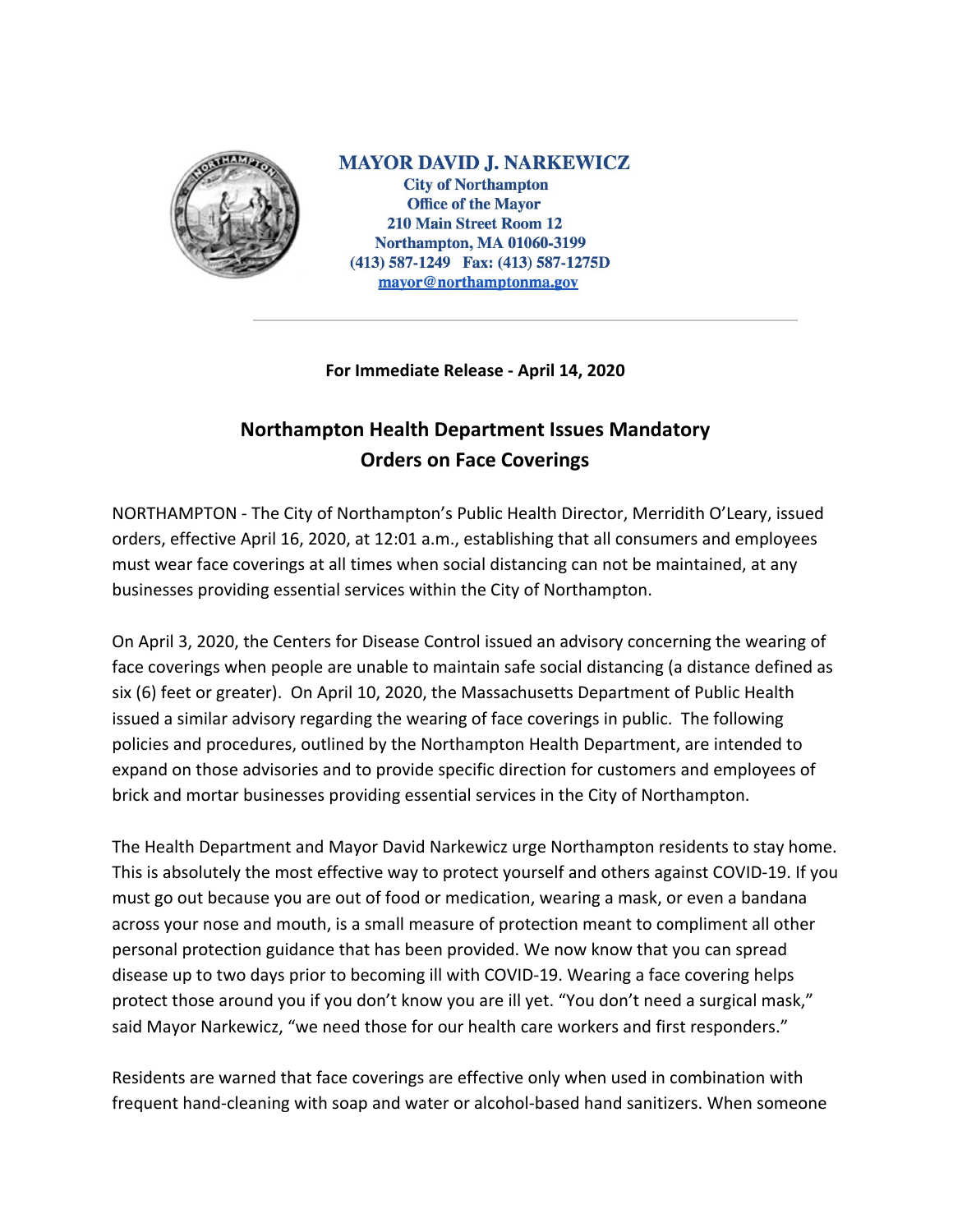wears a face covering, they must make sure they are properly wearing it, using it, washing it, and disposing of it. Furthermore, using correct procedure to wear and remove a mask must be followed to ensure its effectiveness.

- Before putting on a face covering, clean hands with soap and running water or alcohol-based hand rub.
- Cover mouth and nose with a face covering and make sure there are no gaps between your face and the cover.
- Avoid touching the face cover while using it; if you do, clean your hands thoroughly immediately.
- Replace the face cover with a new one after long use (4 hours) or as soon as it is damp. Do not reuse single-use masks.
- To remove the mask: remove it from behind, without touching the front of the mask (do this by only touching ear-loops if possible), discard immediately in a closed bin or laundry basket; clean hands with soap and clean water or alcohol-based hand rub.

Wearing a mask when residents must go out to an essential business may help reduce transmission to the employees of these businesses who are at great risk of exposure due to the nature of their job. These public facing, front line employees help keep us alive by providing us with the supplies that we need, so we owe it to them to do everything that we can to keep them safe while they work, and right now that is wearing a mask.

The City of Northampton and Cooley Dickinson Hospital have partnered to streamline collections, launder and package donations, and distribute. We are currently seeking donations for face coverings. The Center for Disease Control and Prevention provides instructions on how to make sew and no-sew face coverings.

<https://www.cdc.gov/coronavirus/2019-ncov/prevent-getting-sick/diy-cloth-face-coverings>

Residents who wish to donate approved face coverings should drop them off at Cooley Dickinson Hospital's North Entrance, Monday through Friday, between 8 a.m. and 4:30 p.m. - See more at:<https://www.cooleydickinson.org/home/coronavirus-resources/donations>

Residents, businesses, and public agencies in need of face coverings can request them at [http://northamptonma.gov/FormCenter/Health-Department-18/Request-for-Cloth-Face-Coveri](http://northamptonma.gov/FormCenter/Health-Department-18/Request-for-Cloth-Face-Coverings-131) [ngs-131](http://northamptonma.gov/FormCenter/Health-Department-18/Request-for-Cloth-Face-Coverings-131) or by visiting [http://northamptonma.gov/2104/COVID-19-Coronavirus.](http://northamptonma.gov/2104/COVID-19-Coronavirus)